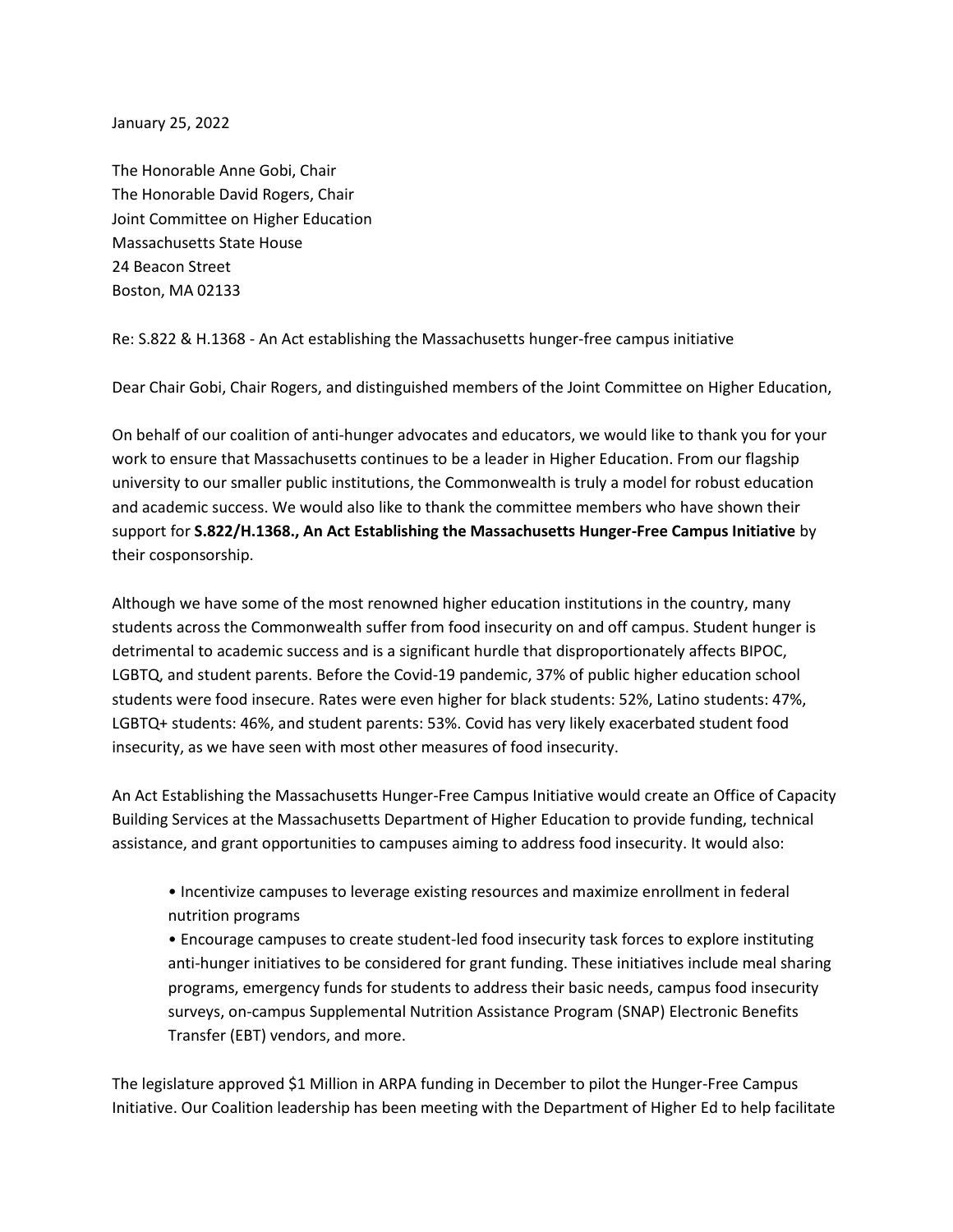the grant proposal and distribution process. While we are enormously grateful for this jumpstart, it is imperative we pass the legislation to ensure the success of the initiative and permanently reduce food insecurity amongst our college students.

We ask for your support for **S.822/H.1368, An Act Establishing the Massachusetts Hunger-Free Campus Initiative by favorably recommending it out of your Committee**. Massachusetts continues to be a leader in higher education because of our investments in students. Let's be the generation of leaders to end hunger within our higher education institutions.

Thank you for your service to the Commonwealth and thank you for your consideration of this legislation.

Sincerely,

Laura Sylvester, On behalf of The Massachusetts Hunger-Free Campus Coalition

The HFCC was formed in the fall of 2019 to address food insecurity among high-need populations enrolled in Massachusetts colleges and universities. It is comprised of over 40 colleges, students, hunger-relief advocates, and anti-poverty organizations.

Action for Boston Community Development Amherst Survival Center Boston Food Access Council Boston Mayor's Office of Food Access Bridgewater State University Bristol Community College Bunker Hill Community College Central West Justice Center College of the Holy Cross Food Bank of Western Massachusetts Framingham State University Holyoke Community College Junior League of Boston Massachusetts College of Liberal Arts Massachusetts Law Reform Institute Massasoit Community College Merrimack Valley Food Bank Middlesex Community College North Shore Community College One Family, Inc. Project Bread